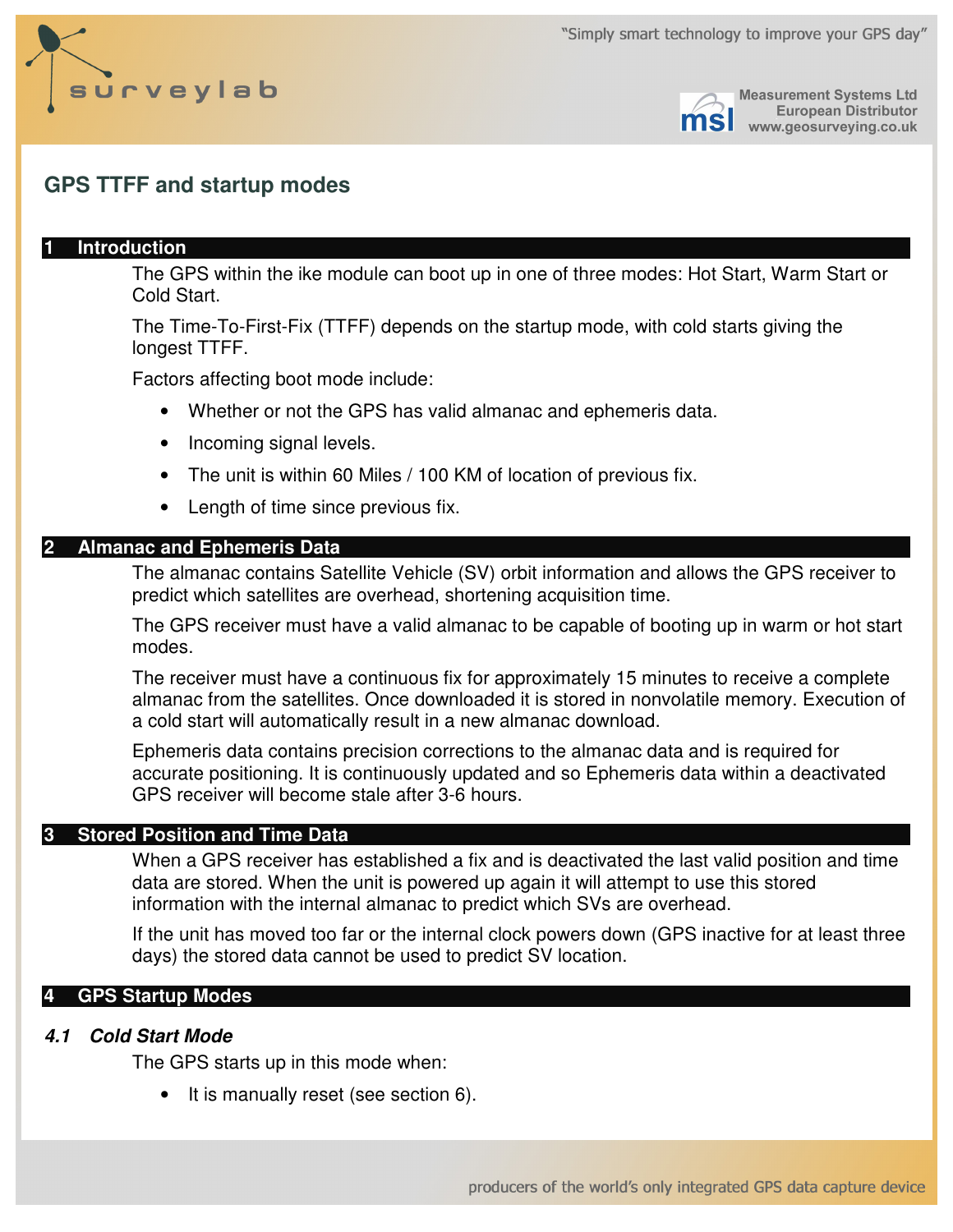



**Measurement Systems Ltd European Distributor** www.geosurveying.co.uk

- Receiver has moved more than 60 Miles from the location of the previous fix.
- Current time is inaccurate or unknown.
- Incoming signal levels are marginal. The predicted satellites are physically overhead but the receiver cannot see them, for example due to tall buildings, foliage etc.

Any of these situations means that the reciever cannot predict and/or verify which SVs are overhead. The receiver then works through an internal list of all satellites, trying to acquire each one in turn.

This allows the GPS to discover the satellite vehicles which are in view and eventually establish a position. The TTFF for a cold start can be from 2 to 4 minutes, since discovery of the overhead SVs has a random element.

# **4.2 Warm Start Mode**

The GPS starts up in this mode when:

- It has a valid Almanac.
- The current location is within 60 Miles of the last fix location.
- The current time is known (the GPS has been active in the last three days).
- No Ephemeris data has been stored or it has become stale (see section 2).
- 4 or more SVs with HDOP < 6 and good signal strength (ie the SVs have good geometry and there is an uninterrupted view of the sky) are visible and above the mask angle (section 5).

The receiver can predict which SVs are overhead but needs to download current Ephemeris data. TTFF for this start mode is typically 45 seconds.

# **4.3 Hot Start Mode**

The GPS starts up in this mode when the 'Warm Start' conditions are met and:

- A fix has been established within the last 2 hours.
- The GPS has valid Ephemeris data for at least 5 satellites.

In this mode the receiver rapidly tracks the overhead SVs and needs to download a minimum of data to establish a position. TTFF for a hot start is typically 22 seconds.

### **5 Constellation Effects**

The TTFF can also be affected by the satellite constellation. More satellites in good locations reduces TTFF and improves accuracy.

### **5.1 Satellite Vehicles In View**

At least 4 SVs are required to be locked in (colored black on the skyplot) to get a fix. 5 or more are required for good quality fixes.